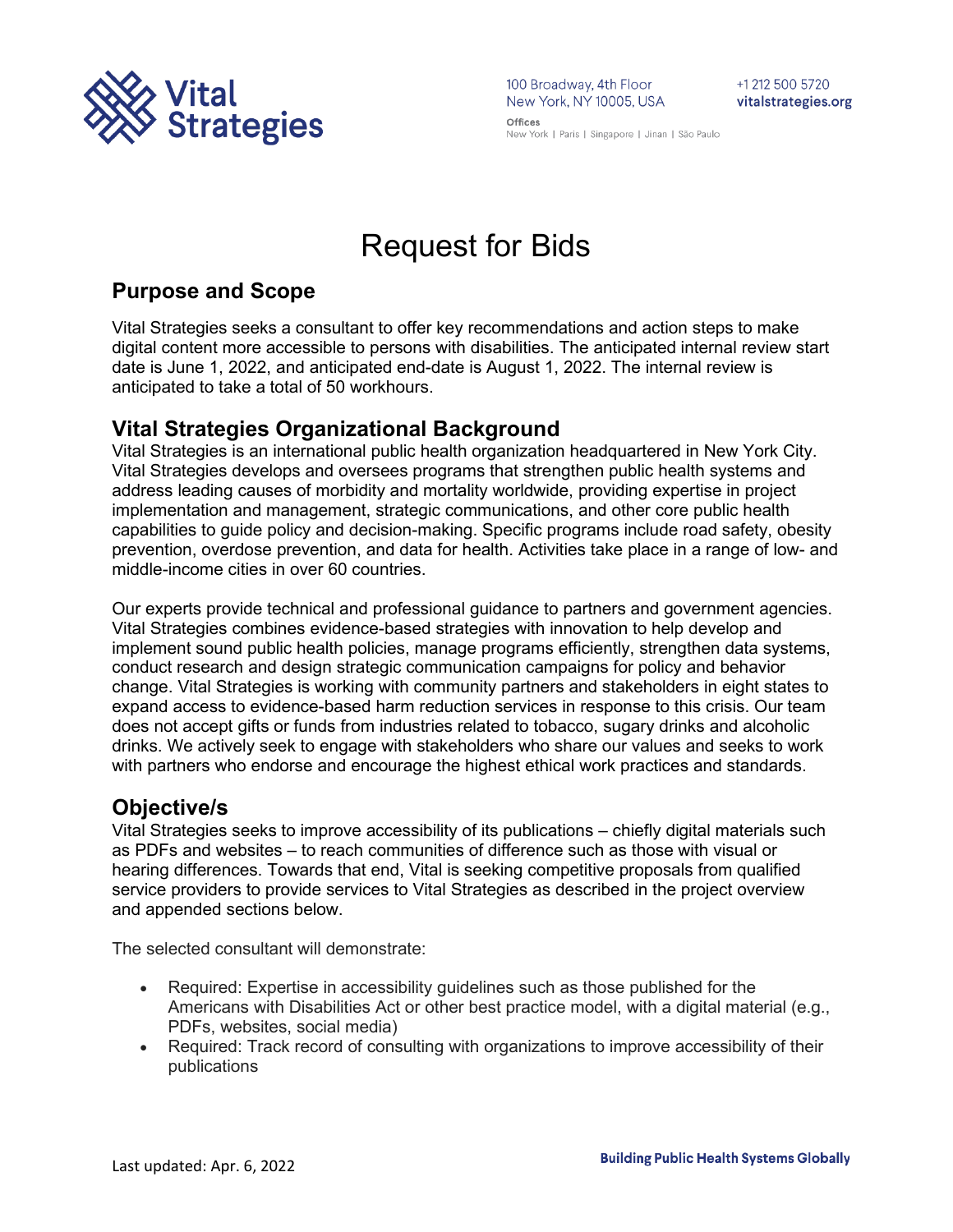

- Preferred: Understanding of social issues, intersectional justice and equity issues such as drug policy, criminal justice, harm reduction and/or other racial and social justice issues.
- Preferred: Demonstrated understanding of lived experiences of marginalized communities, particularly those with visually/hearing difference.

# **Project Overview**

Through our Overdose Prevention Program, Vital Strategies has co-produced and funded the creation of toolkits, resources, multi-media campaigns and e-documents that advance harm reduction and evidence-based drug overdose prevention strategies. Vital Strategies is launching an internal review to make digital content materials more accessible to persons with disabilities based on best practices and accessibility guidelines, such as those set forth by the ADA.

The selected consultant will be tasked with reviewing and redesigning one specific product previously published through our program – the ["Survival Strategies for People Who Use Drugs"](https://www.vitalstrategies.org/wp-content/uploads/PWUD-ServiceProvider-Guide-07142021.pdf) PDF document – and with providing general design feedback and recommendations for future products based on review of this document. This guide was created by Project SAFE, a Philadelphia-based mutual aid harm reduction collective for women, queer, and trans people who use drugs and do sex work. The e-toolkit, published in 2021, is a guide for service providers and harm reduction programs that work with people who use drugs; it offers suggestions for effective harm reduction and public health messaging on this topic of using drugs alone. Revising this guide will ensure equitable access for persons with disabilities who use drugs.

This review will be internal to Vital Strategies. Key recommendations provided by the consultant during this review will be utilized to revise and redesign other existing external-facing edocuments to make them more accessible to people with disabilities. Key recommendations and accessibility guidelines will also serve as an ongoing resource for Vital staff to reference when co-producing or creating future publications.

### **Services Requested**

Vital Strategies seeks a consultant to redesign Vital Strategies' Survival Strategies for People Who Use Drugs guide based on accessibility guidelines, offering key recommendations and feedback Vital Strategies can utilize to make digital content materials more accessible to persons with disabilities.

### **Specific activities of this effort will include:**

- Review the Survival Strategies for People Who Use Drugs guide and provide a list of written feedback and recommendations regarding accessibility of the document for persons with disabilities
- Coordinate with Vital Strategies to draft a sample document based on the identified accessibility guidelines and best practices.
- Provide feedback and key recommendations on how to make e-documents and digital materials more inclusive of persons with disabilities.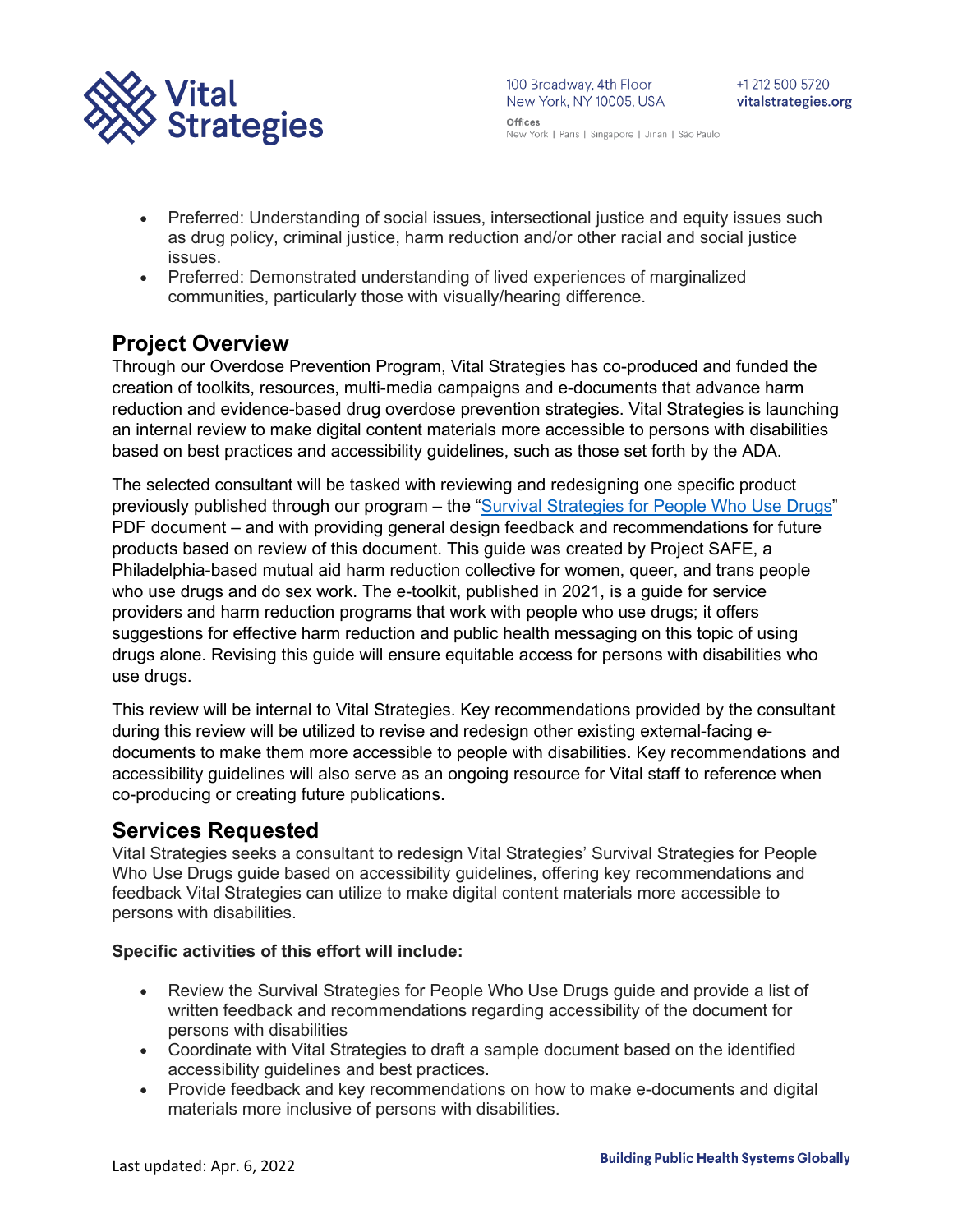

- Research and identify accessibility guidelines or models that Vital Strategies can utilize to produce more inclusive content materials, e-documents, and external-facing resources in the future.
- Co-develop, with Vital staff, a final 3-5 page Vital Strategies internal standards, guidelines and resources document for publishing accessible digital materials that meet ADA standards.

Anticipated total work-hours: 50 Anticipated project start-date: June 15 Anticipated project end-date: August 1

# **Instructions for Respondents**

- 1. **Contact Person.** Service providers shall send their notification of intent to bid, refer any questions, and submit their proposals via email to [overdose@vitalstrategies.org.](mailto:overdose@vitalstrategies.org)
- 2. **Due Date.** Proposals must be submitted in PDF format by JUNE 24**,** 2022, 5.00 PM EST**.**
- 3. **Proposal Submission.** Proposals shall include respondent information, all supporting documentation outlined in Annex B, and be emailed in PDF format, together with any relevant supporting documentation, to: [overdose@vitalstrategies.org](mailto:overdose@vitalstrategies.org)

with **RE Accessibility Consultant** in the subject line, **by 5.00 PM EST on JUNE 24, 2022.** 

4. **Standard Agreement Terms:** Our standard agreement terms can be found in Annex C. If the bidder disagrees with any components, please return with any comments outlined in red with the bid.

# **Vital Strategies and Respondent Contact Information**

| <b>VITAL STRATEGIES Contact Information</b> |                                             |  |
|---------------------------------------------|---------------------------------------------|--|
| <b>Company Name</b>                         | <b>Vital Strategies</b>                     |  |
| <b>Company Address</b>                      | 100 Broadway, 4th Floor, New York, NY 10005 |  |
| <b>Company Website</b>                      | www.vitalstrategies.org                     |  |
| <b>Contract Manager</b>                     |                                             |  |
| <b>Contract Manager Email Address</b>       | overdose@vitalstrategies.org.               |  |
|                                             |                                             |  |
| <b>RESPONDENT Information</b>               |                                             |  |
| <b>Respondent/ Company Name</b>             |                                             |  |
| <b>Respondent/ Company Address</b>          |                                             |  |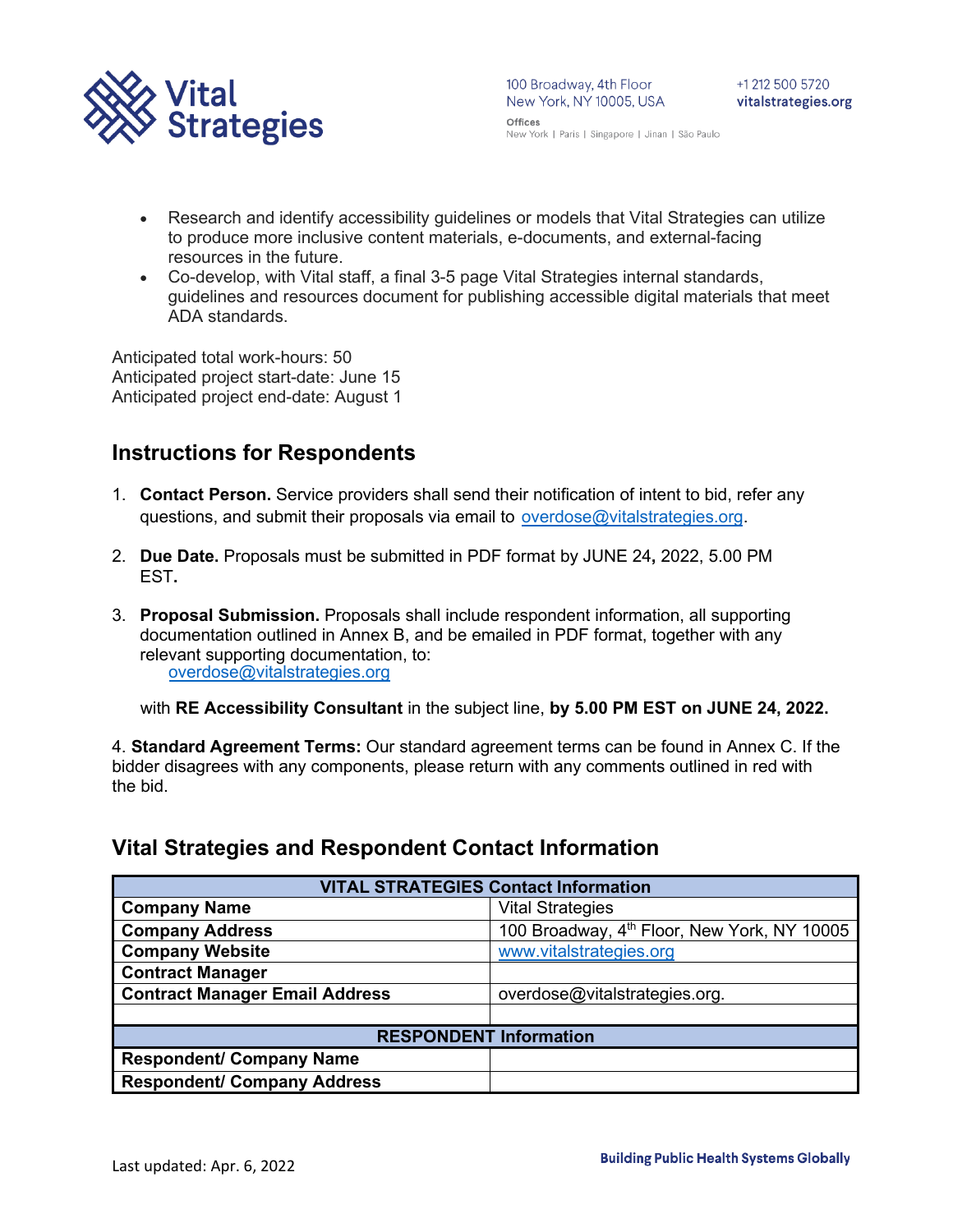

100 Broadway, 4th Floor +1 212 500 5720<br>New York, NY 10005, USA vitalstrategies.

Offices New York | Paris | Singapore | Jinan | São Paulo

| <b>Respondent Address/Company Website &amp;</b> |          |  |
|-------------------------------------------------|----------|--|
| <b>Address</b>                                  |          |  |
| <b>Primary Contact</b>                          |          |  |
| <b>Primary Contact Email</b>                    |          |  |
| <b>Authorized Signatory Name</b>                |          |  |
| <b>Authorized Signatory Title</b>               |          |  |
| <b>Existing Contract Information</b>            |          |  |
| <b>Current Contract with Vital Strategies?</b>  | Yes / No |  |
| If Yes, Name of Vital Strategies Contract       |          |  |
| <b>Manager</b>                                  |          |  |
| <b>Implementation Timeline of Existing</b>      |          |  |
| <b>Contract</b>                                 |          |  |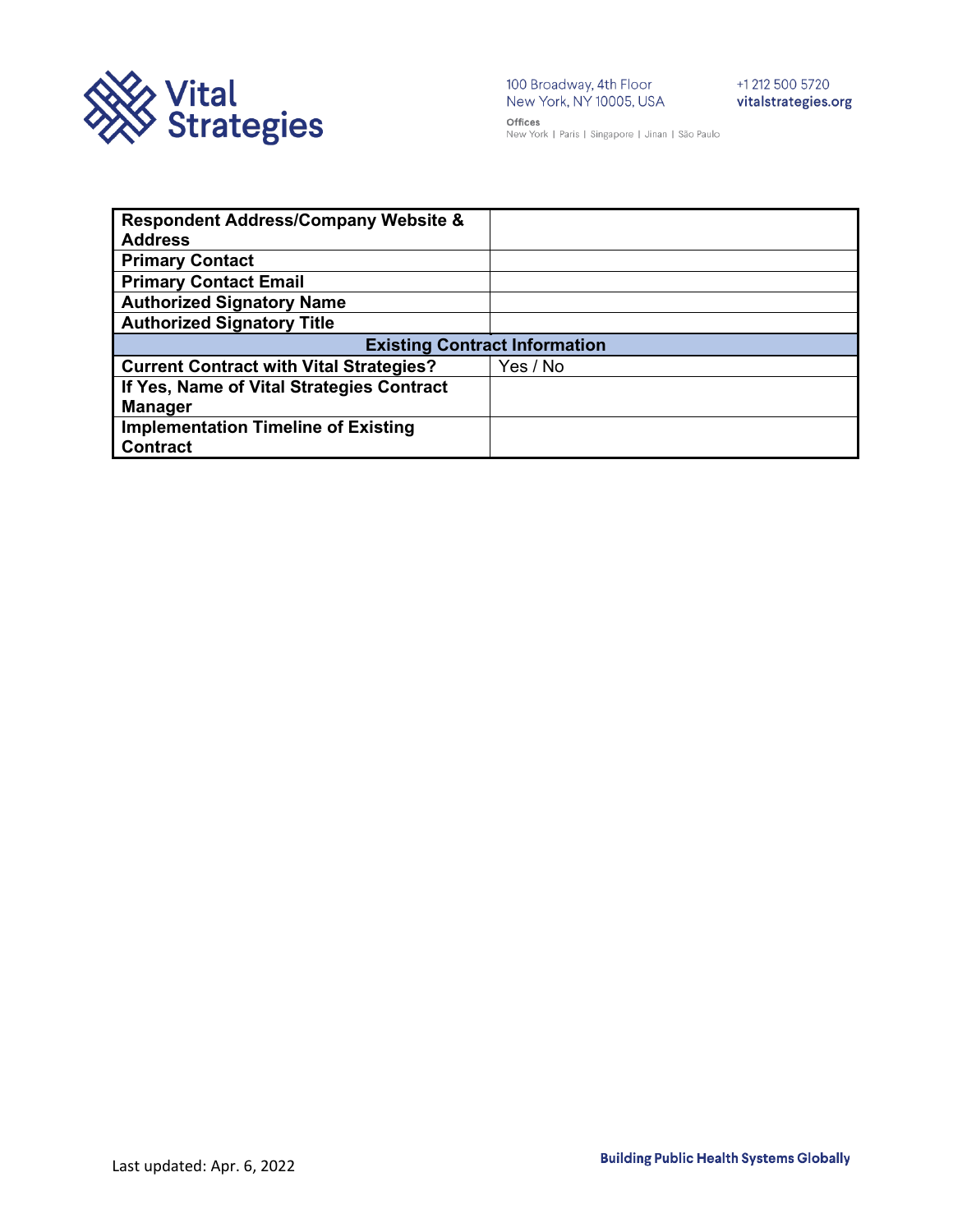

100 Broadway, 4th Floor New York, NY 10005, USA Offices

+1 212 500 5720 vitalstrategies.org

New York | Paris | Singapore | Jinan | São Paulo

### **Annex A**

Scope of Work

**Effective Date: June 1, 2022**

**Termination Date: August 1, 2022**

**Site of work (City): N/A**

**Site of work (Country): USA**

#### **Project Overview:**

1. Background for requesting the service;

Through our Overdose Prevention Program, Vital Strategies has co-produced and funded the creation of toolkits, resources, multi-media campaigns and e-documents that advance harm reduction and evidence-based drug overdose prevention strategies. Vital Strategies is launching an internal review to make digital content materials more accessible to persons with disabilities based on best practices and accessibility guidelines, such as those set forth by the ADA.

The selected consultant will be tasked with reviewing and redesigning one specific product previously published through our program – the ["Survival Strategies for People Who Use Drugs"](https://www.vitalstrategies.org/wp-content/uploads/PWUD-ServiceProvider-Guide-07142021.pdf) PDF document – and with providing general design feedback and recommendations for future products based on review of this document. This guide was created by Project SAFE, a Philadelphia-based mutual aid harm reduction collective for women, queer, and trans people who use drugs and do sex work. The e-toolkit, published in 2021, is a guide for service providers and harm reduction programs that work with people who use drugs; it offers suggestions for effective harm reduction and public health messaging on this topic of using drugs alone. Revising this guide will ensure equitable access for persons with disabilities who use drugs.

This review will be internal to Vital Strategies. Key recommendations provided by the consultant during this review will be utilized to revise and redesign other existing external-facing e-documents to make them more accessible to people with disabilities. Key recommendations and accessibility guidelines will also serve as an ongoing resource for Vital staff to reference when co-producing or creating future publications.

- 2. Price/remuneration information
- All payments shall be made in U.S. dollars based on a fixed hourly rate
- The proposal shall include a breakdown of proposed hourly rates for the requested services, including individual tasks, costs, and expenditures incorporated into those rates.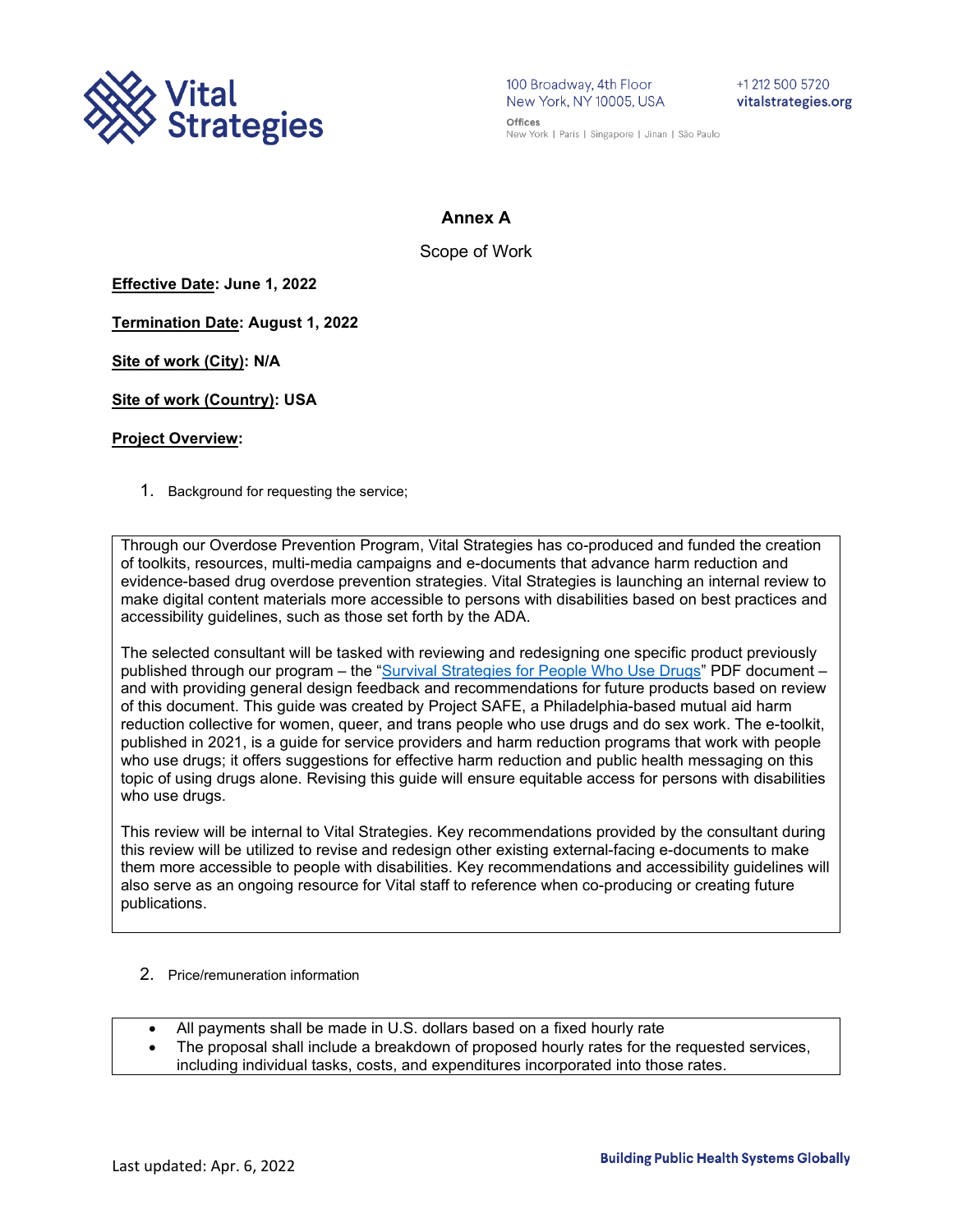

3. Deliverables

Specific deliverables and activities of this effort will include:

- Coordinate with Vital Strategies to draft and/or redesign a revised version of the Survival Strategies for People Who Use Drugs guide based on accessibility guidelines and best practices.
- Provide general feedback and key recommendations on how to make e-documents and digital materials more inclusive of persons with disabilities.
- Research and identify accessibility guidelines or models that Vital Strategies can utilize to produce more inclusive content materials, e-documents, and external-facing resources in the future.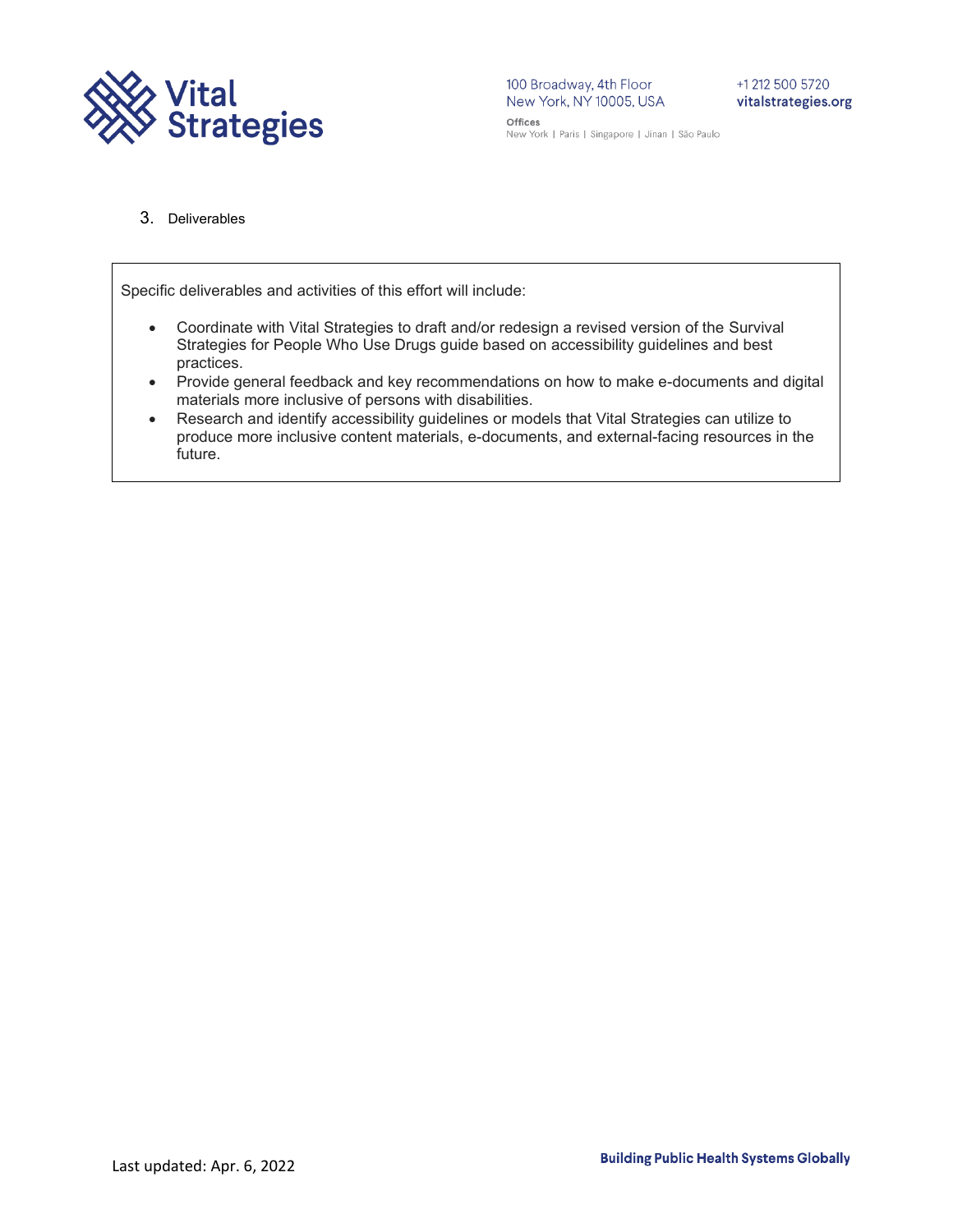

100 Broadway, 4th Floor<br>New York, NY 10005, USA Offices

New York | Paris | Singapore | Jinan | São Paulo

### **Annex B**

### **To be considered for this consultancy, please submit the following items:**

- 1. Letter of interest, including relevant work experience, link and brief description (two sentences) of relevant project experiences, and total requested fee for project.
- 2. Proposed budget/cost estimate, including include a breakdown of proposed fixed hourly rates for the requested services, including individual tasks, costs, and expenditures incorporated into those rates.
- 3. Detailed outline of one or two prior consulting experiences (case studies) with similar scope that detail: Activities performed by your firm and outcomes
- 4. Two recent samples of work: Media kits, e-documents, or websites
- 5. Two professional references for similar work (including email/telephone contact info)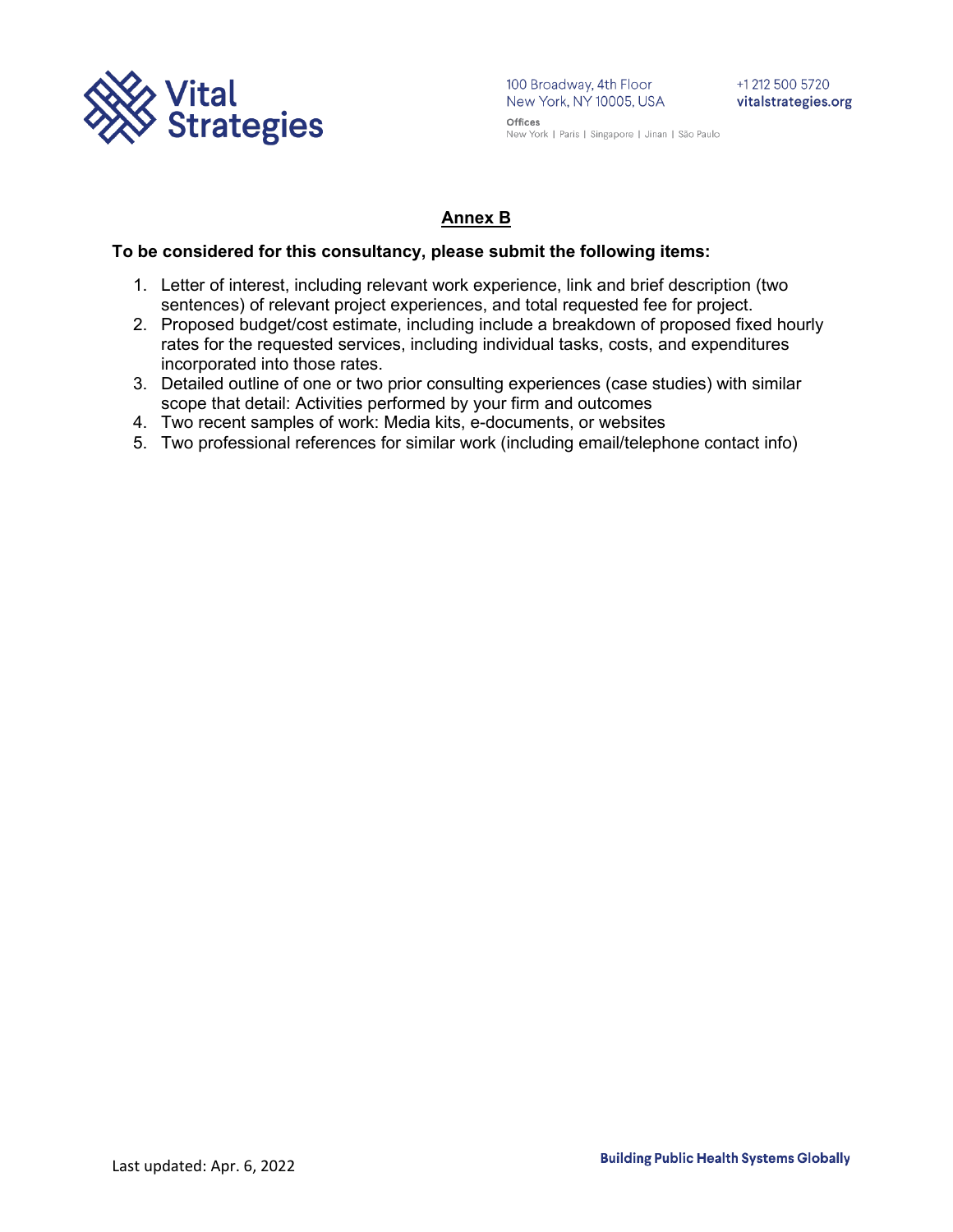

### **ANNEX C**

# **SERVICE PROVIDER AGREEMENT**

This agreement is dated as of ("**Effective Date**") between Vital Strategies, Inc. ("**Vital Strategies**") a not-for-profit corporation organized under the laws of the State of New Jersey with authority to do business in the State of New York with business address at 100 Broadway, 4th Floor, New York, New York 10005, and (the "**Service Provider**") whose address is

Vital Strategies is engaging the Service Provider to provide the services set forth in this agreement pursuant to its work and mission.

### **Vital Strategies and the Service Provider therefore agree as follows:**

- **1. DURATION**: This agreement shall commence on the Effective Date and shall end on .
- 2. **CONTRACT MANAGER:** , an employee of Vital Strategies ("Contract Manager"), shall be the primary person responsible for ensuring Vital Strategies fulfillment of its obligations under this agreement and monitoring the Service Provider's fulfillment of the terms of this agreement.
- **3. SCOPE OF WORK**: The Service Provider will perform work commissioned by Vital Strategies (the "**Scope of Work**") in accordance with the general description of the project in Annex A and detailed plan and description in Annex B.

Site of work:

#### **4. CONSIDERATIONS AND PAYMENTS:**

- **4.1** The total maximum amount of the agreement shall not exceed U.S. \$
- **4.2** All payments shall be made in accordance with the approved budget found in Annex D and according to the payment schedule found in Annex E.
- **4.3 Right to Audit:** The Service Provider shall establish and maintain a reasonable accounting system that enables Vital Strategies to readily identify the Service Provider's assets, expenses, costs of goods, and use of funds. Vital Strategies and its authorized representatives shall have the right to audit, to examine, and to make copies of or extracts from records relating to this agreement kept by or under the control of the Service Provider. Such records shall be made available to Vital Strategies during normal business hours at the Service Provider's office or place of business and subject to a five day written notice.

### **5. NOTICES AND COMMUNICATION:**

**5.1** Where in this agreement any communication is required to be given or made by either party, it shall be in writing and is effective if delivered in person, sent by ordinary or registered mail, or sent by email to the address or addresses noted in Section 5.2. All communications sent by mail must also include an email specifying that notice by mail has been sent. The address of either party may be changed by notice in the manner set out in this provision.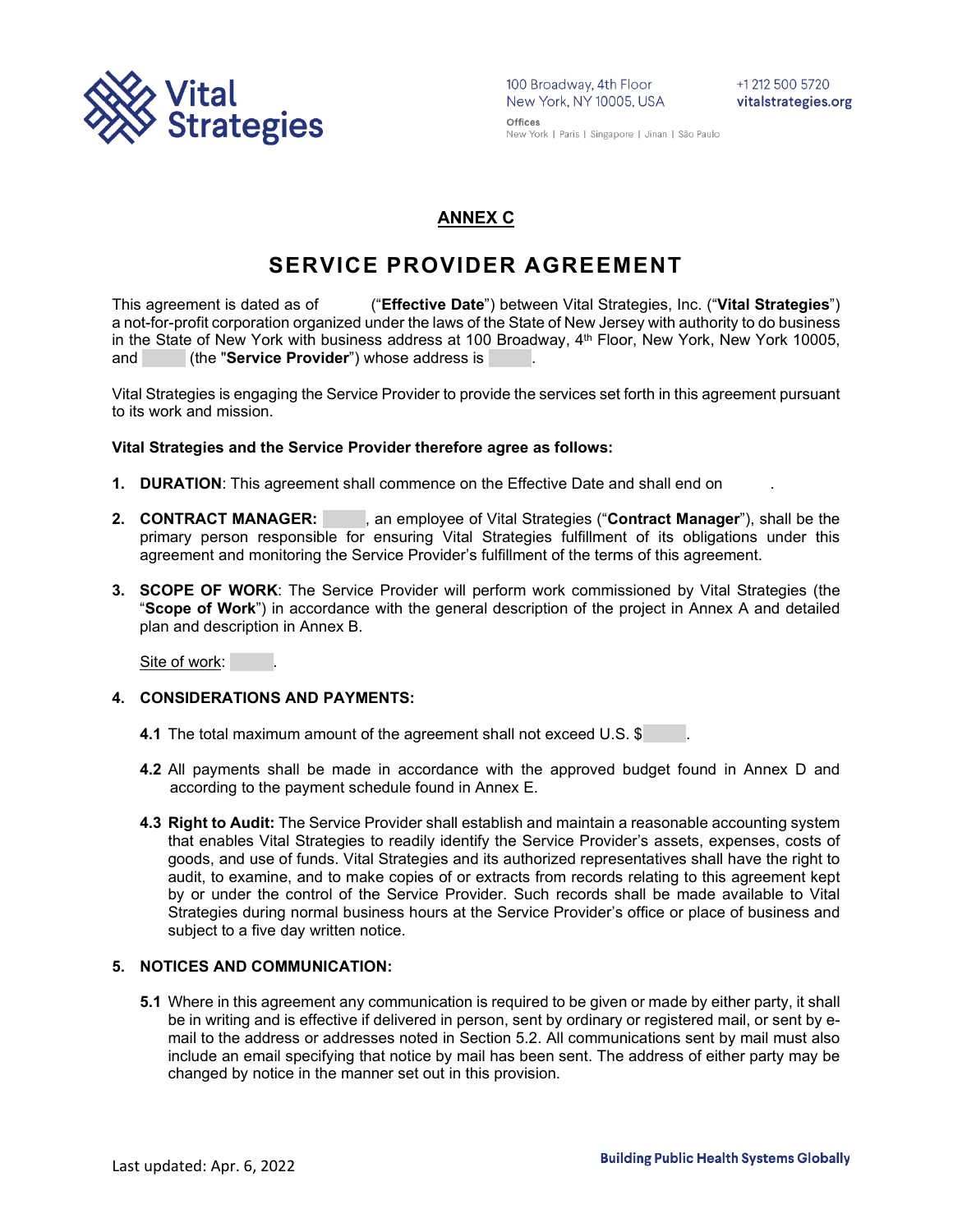

**5.2** All notices and communications concerning this agreement shall be addressed to the respective contact people as follows:

| <b>For Agreement-related Communications:</b> |                                  |
|----------------------------------------------|----------------------------------|
| <b>For Vital Strategies:</b>                 | <b>For the Service Provider:</b> |
| Name: Daliah Heller                          | Name:                            |
| Title: Director, Drug Use Initiatives        | Title:                           |
| <b>Vital Strategies</b>                      | Company Name:                    |
| 100 Broadway, 4 <sup>th</sup> Floor          | <b>Company Address:</b>          |
| New York, New York 10005                     |                                  |
| Email: DHeller@vitalstrategies.org           | Email:                           |
|                                              |                                  |
| <b>For Project-related Communications:</b>   |                                  |

| For Project-related Communications:  |                           |
|--------------------------------------|---------------------------|
| <b>For Vital Strategies:</b>         | For the Service Provider: |
| Name: Overdose Prevention Program    | Name:                     |
| <b>Vital Strategies</b>              | Title:                    |
| 100 Broadway, 4 <sup>th</sup> Floor  | Company Name:             |
| New York, New York 10005             | <b>Company Address:</b>   |
| Email: overdose@vitalstrategies.org. |                           |
|                                      | Email:                    |

**5.3** The Service Provider agrees to reasonable project-related communications by e-mail, phone or other means that are mutually agreeable to the parties and in accordance with the requirements found in Annex F.

### **6. SERVICES:**

- **6.1** The Service Provider shall promptly inform Vital Strategies of any possible change from the Scope of Work or any cause which may render the Service Provider unable to perform its obligations under this agreement. Any change from the Scope of Work shall be subject to prior written approval by Vital Strategies.
- **6.2** Except as explicitly provided in this agreement, the Service Provider shall furnish and pay for all labor, materials, services, facilities, equipment, and computer resources (including the Service Provider's intellectual property rights) necessary to meet its obligations under this agreement.

#### **7. DELIVERABLES:**

- **7.1 Related Documentation:** The Service Provider shall provide Vital Strategies with all related documentation that is customarily provided with the type of work described in the Scope of Work (that documentation, the "**Related Documentation**"). Related Documentation shall be accurate, current, complete, and sufficient to enable an individual reasonably skilled in the applicable subject matter to use and maintain the Related Documentation without reference to any other person or materials.
- **7.2 Acceptance of Deliverables**: Vital Strategies shall review all deliverables under the Scope of Work as they are submitted (that review, the "**Acceptance Review**"). The Acceptance Review shall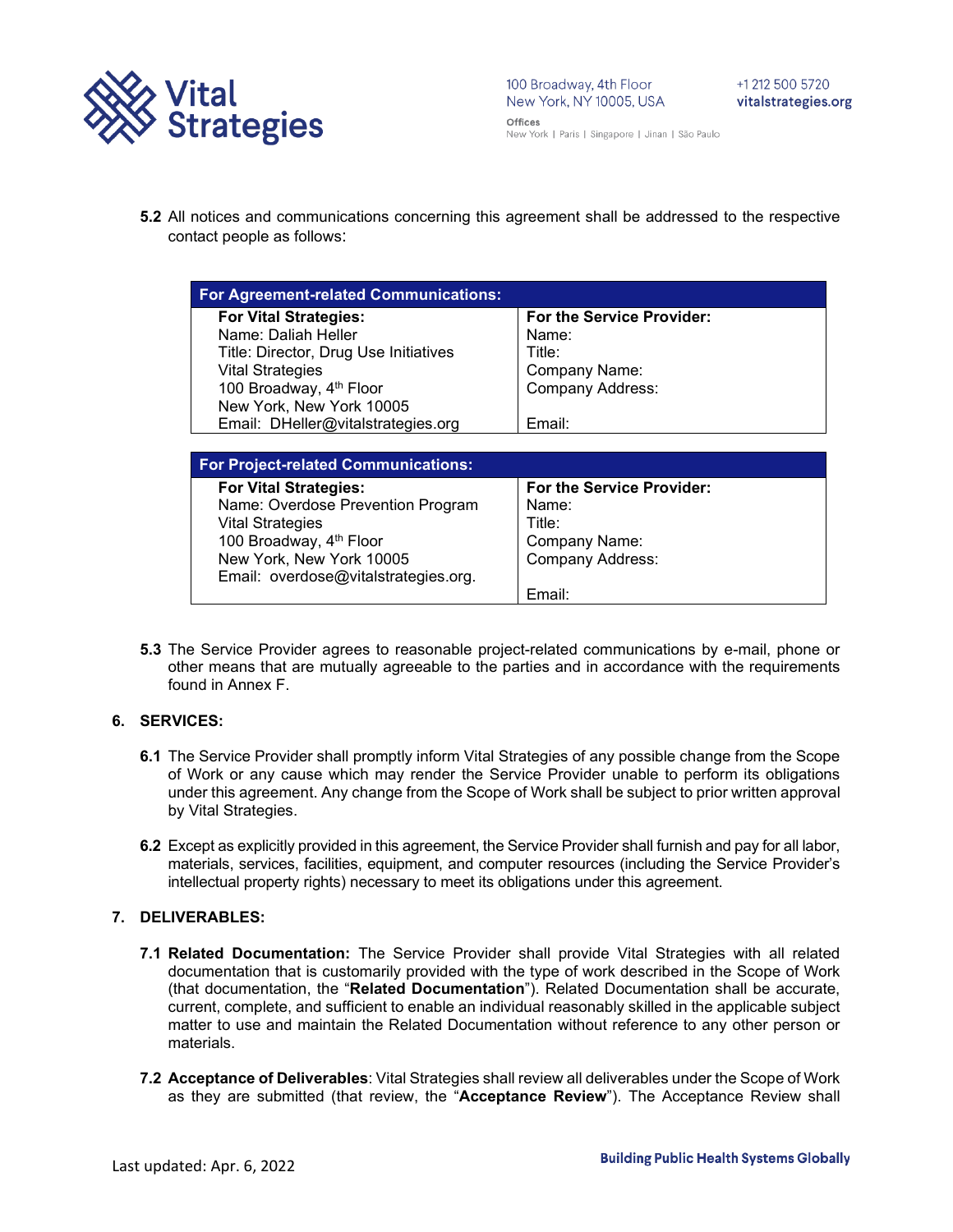

determine if the deliverables meet all relevant criteria established in the Scope of Work and in Section 3 of this agreement (these criteria, the "**Acceptance Criteria**"). If the work does not meet the Acceptance Criteria, Vital Strategies shall notify the Service Provider of any nonconformity and may request that the Service Provider remedy the nonconformity within a timeframe agreed upon with the Contract Manager. Payment under this agreement shall be withheld until the Acceptance Criteria are met.

### **8. INTELLECTUAL PROPERTY:**

- **8.1** Vital Strategies is not transferring its intellectual property or any rights therein to the Service Provider or any of its collaborators or subcontractors.
- **8.2** Upon completion of all payments provided herein, all work described in the Scope of Work shall be the property of Vital Strategies freely and without encumbrance.
- **8.3** Notwithstanding this Section, the parties may agree in writing to authorized uses by the Service Provider of the work described in the Scope of Work and Annex B.
- **9. WARRANTIES AND REPRESENTATIONS**: The Service Provider warrants and represents that it has full right, power, legal capacity, and authority to enter into this agreement and to carry out all of its terms. The Service Provider further warrants and represents that the signatory is a duly authorized representative with full powers to sign this agreement on its behalf. The Service Provider will ensure all aspects of the work to be performed pursuant to this agreement will conform to professional standards reasonably expected for the work provided and meet all deadlines specified in this agreement.

#### **10. LIABILITY AND INDEMNIFICATION:**

- **10.1** Vital Strategies, its officers, employees, and agents, shall not be liable for any injury to the person, including death, or for loss or damages to the property of the Service Provider or of anyone else, occasioned by, or in any way attributable to the Service Provider under this agreement unless such injury, loss, or damage is caused by the negligence of an officer, employee, or agent of Vital Strategies acting within the scope of their employment.
- **10.2** The parties will mutually defend and forever hold each other and their officers, employees, and agents harmless against and from any and all third-party claims, lawsuits, judgments, and expenses arising out of any breach by the other party of any provision of this agreement or any misrepresentation made by the other party and its officers, employees, or agents. This paragraph shall survive the termination of this agreement.
- **10.3** SARS-CoV-2/COVID-19: The parties acknowledge that there are inherent risks due to the ongoing pandemic of COVID-19. The Service Provider assumes all COVID-19 related risks in completing the Scope of Work and shall hold harmless and indemnify Vital Strategies from any COVID-19 related claim arising out of the completion of the Scope of Work.

#### **11. DEFAULT AND TERMINATION:**

**11.1** This agreement may be terminated by either party at any time upon 30 days prior written notice of termination to the other party. If a party wishes to only terminate certain portions of this agreement or alter the Scope of Work, that must be done consistent with Section 20.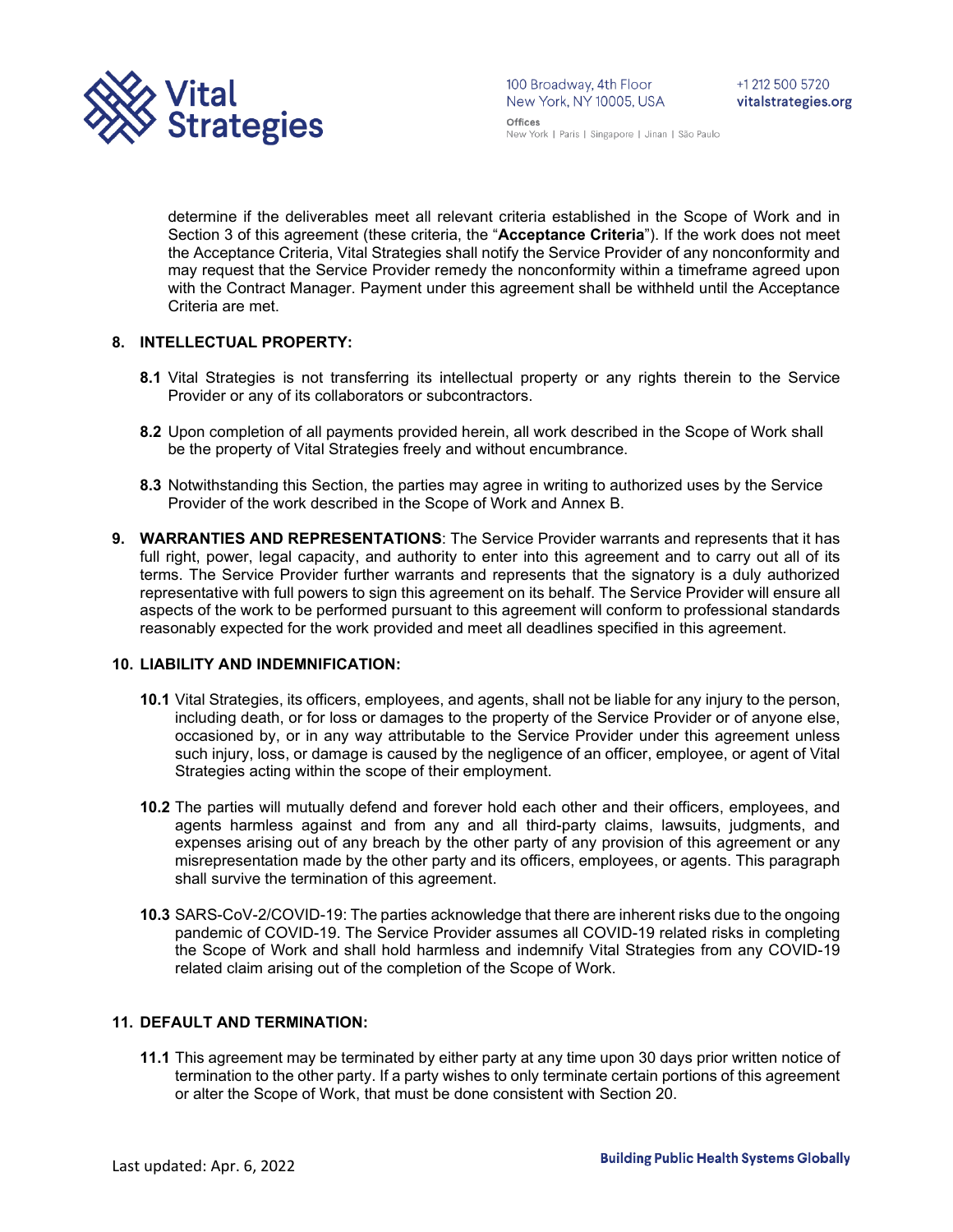

- **11.2** Upon termination and settlement of payment for work performed before the date of termination, each party shall be fully and forever released and discharged from any legal and all obligations, covenants, or liabilities of whatsoever kind or nature in law or otherwise arising out of or in connection with this agreement.
- **11.3** If a party breaches this agreement, then the other party may terminate this agreement, at their option and without prejudice to any of its other legal or equitable rights, by giving the party who committed the breach seven days' notice in writing, specifying the breach. Notwithstanding, if a conflict of interest is discovered, Vital Strategies may immediately terminate this agreement consistent with Section 13.
- **11.4** If a party becomes insolvent or suspends its operations or files a voluntary petition or answer admitting to the jurisdiction of a court as to the material allegations of insolvency, or makes an assignment for the benefit of creditors, then the other party may immediately terminate this agreement by giving written notice of termination to the other party or its receiver.
- **11.5** If this agreement is terminated by Vital Strategies pursuant to any of the paragraphs of this Section, the Service Provider is entitled to reimbursement for amounts expended or obligations duly incurred for a period no longer than 30 days following the date of termination that cannot be cancelled after the Service Provider has used its reasonable efforts to do so.
- **11.6** Upon termination of this agreement, Vital Strategies shall cease to have any obligation to make any payment to the Service Provider in respect of the costs incurred by the Service Provider after the date of termination. If applicable, the amount of any excess cost paid to the Service Provider shall be recognized as being a debt due to Vital Strategies.
- **12. NO AGENCY OR JOINT VENTURE:** The parties are independent, and this agreement shall not be construed to impose an agency relationship or joint venture between the parties.
- **13. CONFLICT OF INTEREST:** The Service Provider confirms that, to the best of its knowledge, it has no current conflict of interest which would affect its work under this agreement. The Service Provider shall notify Vital Strategies immediately upon discovery of a conflict of interest.
- **14. CONFIDENTIALITY:** The Service Provider shall treat as confidential, for this agreement period and thereafter, any non-public information to which the Service Provider becomes privy as a result of acting under this agreement (that information, the "**Confidential Information**"). The Service Provider shall not disclose any Confidential Information to any other person or party which is not participating in this agreement. The Service Provider shall keep the Confidential Information secure using reasonably accepted methods of security and protection based on the form of the information. This Section shall survive termination of this agreement.
- **15. NON-EXCLUSIVITY:** Vital Strategies and the Service Provider do not have an exclusive relationship. Vital Strategies shall be free to select other service providers to conduct work that is within the expertise of the Service Provider. The Service Provider also retains the ability to conduct work on behalf of other parties subject to the limitations set out in Section 18.
- **16. ENTIRE AGREEMENT:** This agreement constitutes the entire understanding between the parties with respect to the subject matter of this agreement and supersedes all other agreements, whether written or oral, between the parties.

#### **17. FORCE MAJEURE:**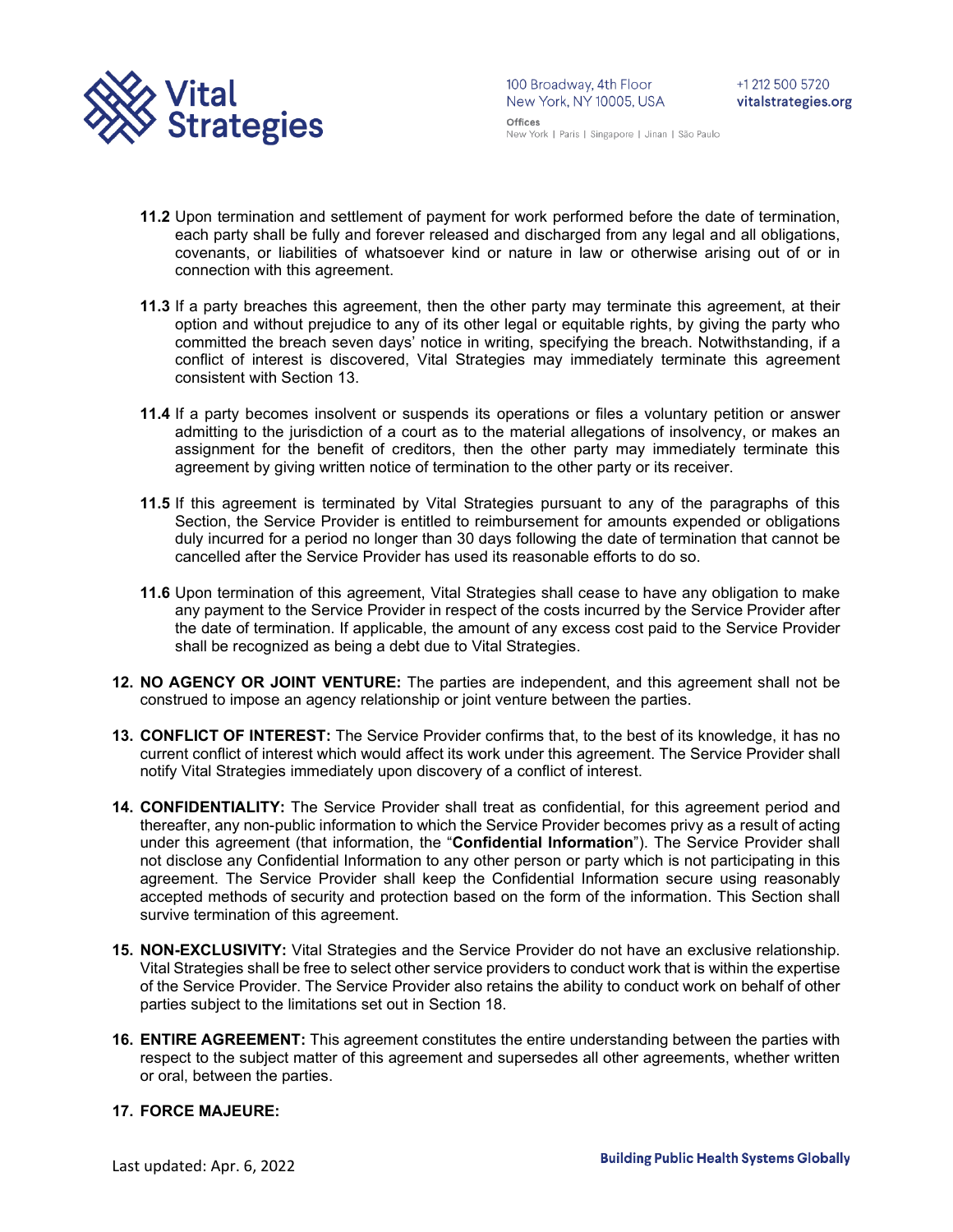

100 Broadway, 4th Floor 100 Broadway, 4th Floor<br>New York, NY 10005, USA Offices

New York | Paris | Singapore | Jinan | São Paulo

- **17.1** If any party hereto is prevented or delayed from performing its obligations under this agreement as a result of an overwhelming event caused by forces of nature or acts of people which cannot be anticipated or controlled (such event or act, a "**Force Majeure**"), such prevention or delay shall not be considered as a breach of this agreement and that party shall be relieved from its obligations for the duration of such Force Majeure, provided however that there is a direct relation between such prevention or delay and the Force Majeure.
- **17.2** In the event of Force Majeure, the parties shall do their utmost to remedy the situation as quickly as possible. If the proper execution of the Scope of Work and this agreement is prevented or delayed due to Force Majeure beyond 30 days, either party shall be entitled to terminate this agreement with five days' notice.
- **18. TOBACCO AFFILIATION:** The Service Provider, in the past five years, has not had any business relationship with or knowingly received payment or other support from any tobacco product manufacturer or wholesaler, or from any e-cigarette or vaping manufacturer or wholesaler ("**These Industries**"), or any parent, affiliate, subsidiary, organization, or foundation with majority support from These Industries, or any person, interest group, advocacy organization, or other business or organization (other than a law firm or accounting firm) that represents the interests of These Industries (collectively, "**These Affiliates**"). The Service Provider currently does not accept and shall not accept financial or other support from These Industries or These Affiliates until at least one year after the end of this agreement. Failure to comply with this clause may constitute grounds for termination of this agreement and Vital Strategies shall have the right to demand and receive a return of all funds under this agreement, plus interest, as liquidated damages, other provisions of this agreement notwithstanding.
- **19. HARASSMENT:** Vital Strategies does not tolerate harassment, sexual exploitation, or abuse of any kind by its workforce or those it works with. The Service Provider has an anti-harassment, preventing sexual exploitation and abuse, and child abuse protection policy in place or agrees to abide by the provisions of Vital Strategies' aforementioned policies, which can be provided by the Contract Manager.
- **20. AMENDMENT, MODIFICATION, WAIVER:** This agreement may only be amended or supplemented by an agreement in writing signed by the parties. No waiver by any party of any of the provisions of this agreement shall be effective unless set forth in writing and signed by the party so waiving. No waiver shall operate or be construed as relieving the other party of any of its obligations under this agreement unless expressly stated. Not exercising a right under this agreement or only partially exercising a right under this agreement shall not be construed as a waiver of that right.
- **21. GOVERNING LAW, JURISDICTION, VENUE:** This agreement shall be governed by, interpreted, and construed in accordance with the laws of the State of New York without regard to its conflicts of law principles. The parties consent to the exclusive jurisdiction and venue in the state and federal courts in the State of New York, New York City, for the purpose of any legal proceeding relating to or arising under this agreement. Prior to any legal proceeding, the parties agree to attempt amicable settlement of any dispute through a meeting between officers or other authorized representatives of each party.
- **22. COMPLIANCE:** The Service Provider will not enter into transactions with or provide any support to any individuals, entities, or groups subject to U.S. Treasury Office of Foreign Assets Control ("**OFAC**") sanctions. The Service Provider will comply with the Foreign Corrupt Practices Act of 1977, as amended ("**FCPA**") and all applicable international and local country anti-bribery and anti-corruption laws.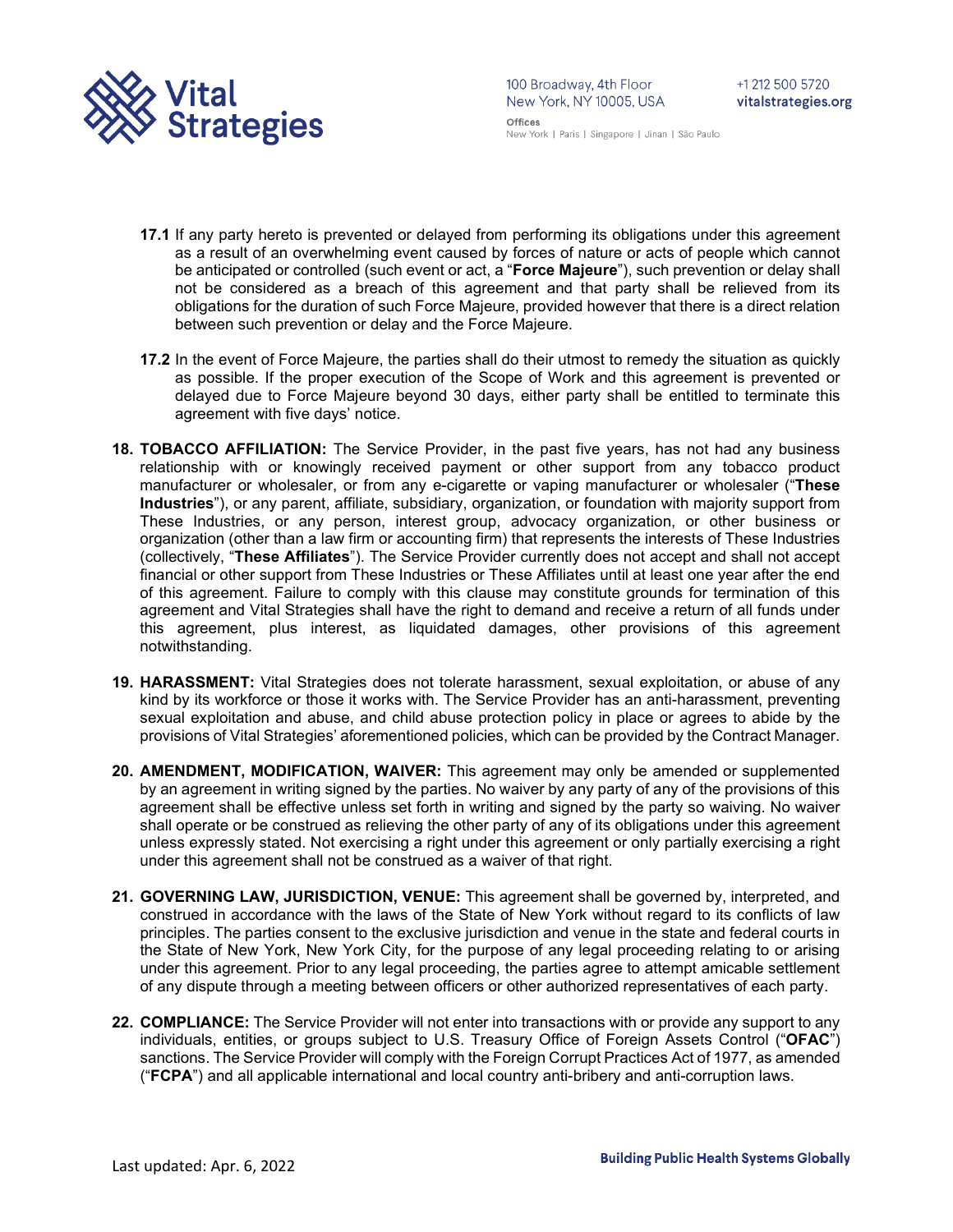

- **23. LOBBYING:** The Service Provider shall not engage in political campaigning or lobbying, as defined in Section 4911 of the U.S. Internal Revenue Code, under this agreement.
- **24. ETHICAL CONDUCT:** Vital Strategies is committed to conducting itself according to the highest standards of ethical conduct and seeks to avoid even the appearance of impropriety in its actions. The Service Provider is encouraged to report any concerns about Vital Strategies or any member of its staff to Vital Strategies through any mechanism covered in this agreement or by using the Vital Reporting Line accessible via vitalstrategies.org.
- **25. PUBLICITY AND ANNOUNCEMENTS**: Each party agrees not to use the other party's name or other marks in any advertising or other form of publicity without the other party's prior written consent.